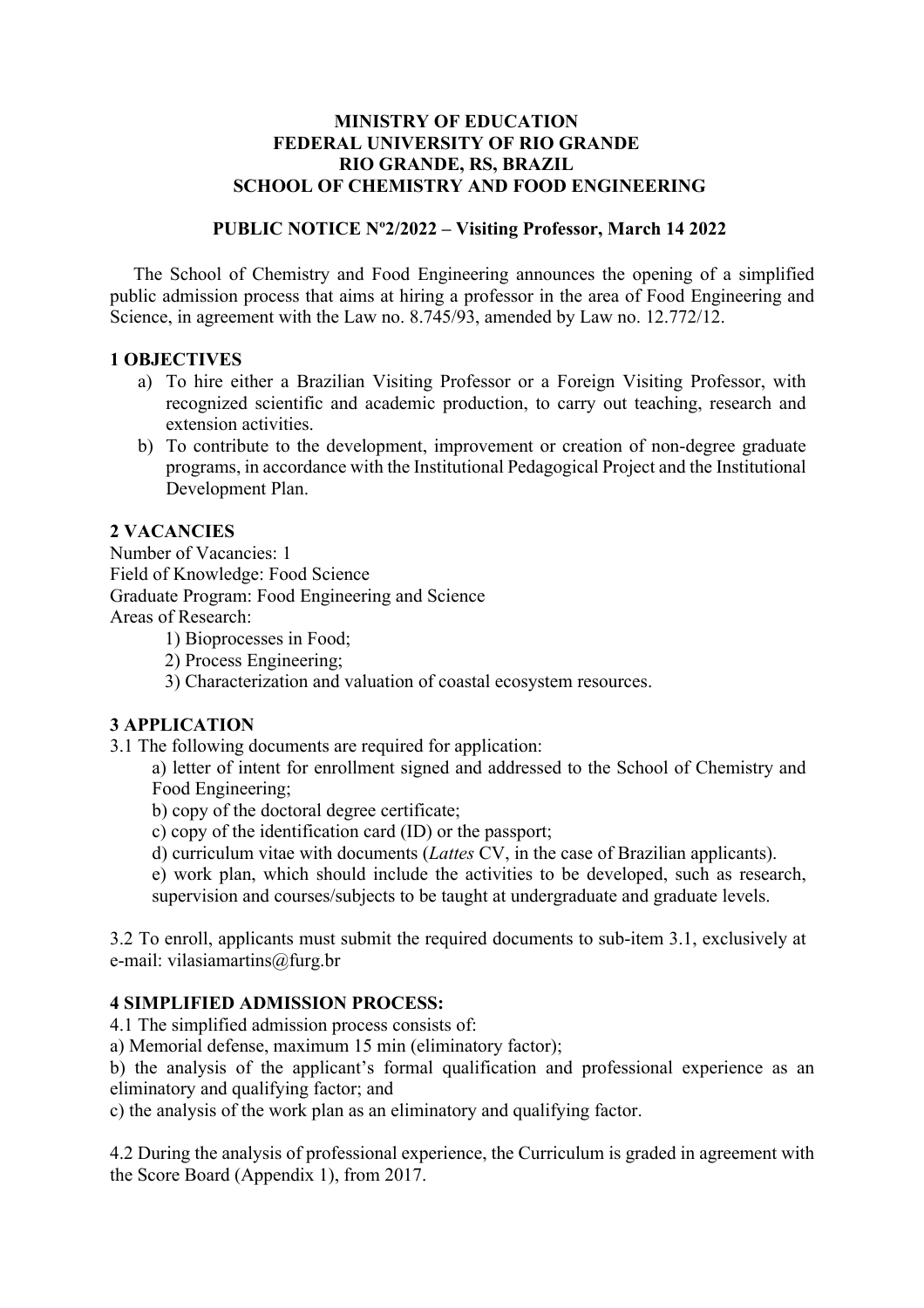4.2.1 Formal qualifications required as minimum for enrollment in the simplified admission process are not scored. Besides, every formal qualification is considered only once.

4.2.2 Minimum formal qualification and professional competence to hire either a Brazilian visiting professor or a foreign visiting professor are:

- a) to have had a doctoral degree for, at least, 2 years;
- b) to have an academic degree or formal academic experience abroad (full education, doctoral mobility program, visiting professor program, long-term mobility, etc).
- c) to be able to commit exclusively to the institution. In case the applicant has an institutional position, s/he must be made available from his/her home institution.
- d) to be either a professor or a researcher of recognized competence in his/her field, with relevant activity in training of professionals at undergraduate and/or graduate levels.
- e) to have relevant and documented academic production in the specific field of knowledge of the program, with minimum five papers with  $JCR \ge 1.0$ , from 2017.

4.2.3 The candidate who has the highest score in the professional experience will be awarded the maximum grade (10). The other candidates shall get proportional grades.

4.3 During the analysis of the work plan, the following factors shall be scored (Appendix 2):

a) relevance and insertion of the work plan in research activities, as well as its adequacy to the field of knowledge and areas of research in the PPG;

b) relevance and insertion of the work plan in post-graduation teaching activities in the PPG;

- c) relevance and contribution to graduation teaching activities and extension programs;
- d) feasibility of the work plan;

e) impacts of the proposal on research qualification and on the internationalization of the program.

4.3.1 Research and post-graduation activities shall comprise at least 75% of the proposed activities.

4.3.2 Applicants who do get the minimum grade, i. e., 7, in the analysis of the work plan shall be eliminated from the selective process.

4.4 The final classification of applicants who were approved in the analysis of the formal qualification and professional experience, besides in the analysis of the work plan, shall happen by means of the weighted average of their grades, as follows:

*FINAL GRADE = (grade of the analysis of the professional experience x 0.5) + (grade of the work plan x 0.5)*

# **5 GENERAL REMARKS**

5.1 In case no applications enroll within the specific period, the application deadlines shall be automatically extended for the same period.

# **6 CONTRACT LENGTH**

A Brazilian Visiting Professor shall be hired for one year. It may be extended up to twenty-four months, at the most.

A Foreign Visiting Professor shall be hired for two years. It may be extended up to forty-eight months, at the most.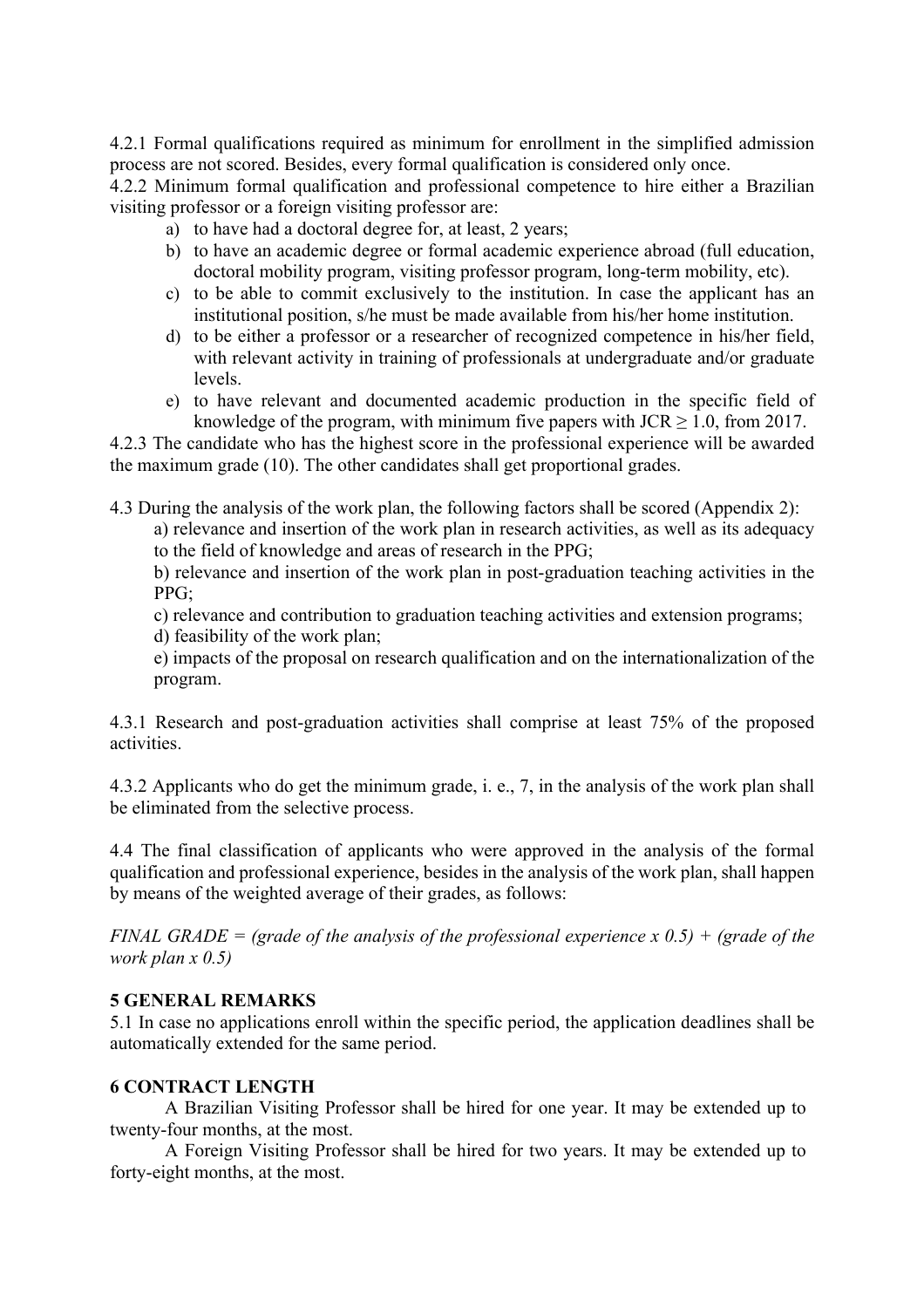Deadlines shall count from the date the contract is signed. Contract renewal shall depend on the evaluation of the execution of the work plan.

# **7 PAYMENT**

7.1 Payment of visiting professors shall be based on the qualification and experience of the applicant, according to the analysis of a special committee at the Human Resources Department. It shall correspond to the career plan of professors in Higher Education Institutions. It may happen in the following categories:

- a) Category C (Assistant):
- b) Category D (Associate):
- c) Category E (Full):

## 7.2. Payments, for each category in item 7.1, correspond to the following chart:

|             | Level | Compensation | Payment for   | Meal              | Total      |
|-------------|-------|--------------|---------------|-------------------|------------|
|             |       | $(*)$        | qualification | Allowance         |            |
|             |       |              | $(PhD)$ $(*)$ |                   |            |
| Category C  |       | BRL 5,488.43 | BRL 6,311.69  | <b>BRL 458.00</b> | <b>BRL</b> |
| (Assistant) |       |              |               |                   | 12,258.12  |
| Category D  |       | BRL 7,717.17 | BRL 8,874.74  | <b>BRL 458.00</b> | <b>BRL</b> |
| (Associate) |       |              |               |                   | 17,049.91  |
| Category E  |       | BRL 9,548.84 | BRL 10,981.17 | <b>BRL 458.00</b> | <b>BRL</b> |
| (Full)      |       |              |               |                   | 20,988.01  |

(\*) Financial purposes from January 1st, 2017, in agreement with Law no. 13.325, from July  $29<sup>th</sup>$ , 2016.

| Category    | Time of       | Professional      | Scientific          | Training Experience in   |
|-------------|---------------|-------------------|---------------------|--------------------------|
|             | Qualification | Experience        | Production          | Research                 |
| Category C  | Doctoral      | Teaching          | Relevant            | Experience in advising   |
| (Assistant) | Degree for,   | experience in     | scientific          | activities of scientific |
|             | at least, 2   | Higher            | production in       | initiation, graduation   |
|             | years.        | Education or as   | the field of        | projects, and            |
|             |               | a Researcher      | application in      | supervision or joint     |
|             |               | for, at least, 2  | the last $5$ (five) | supervision at graduate  |
|             |               | (two) years.      | years.              | level.                   |
|             |               |                   |                     |                          |
| Category D  | Doctoral      | Teaching          | Relevant            | Completion of, at least, |
| (Associate) | Degree for,   | experience in     | scientific          | 2 (two) master's or      |
|             | at least, 8   | Higher            | production in       | doctoral degrees         |
|             | years.        | Education or as   | the field of        | supervisions as an       |
|             |               | a Researcher      | application in      | advisor.                 |
|             |               | for, at least,    | the last $5$ (five) |                          |
|             |               | $5$ (five) years. | years.              |                          |
| Category E  | Doctoral      | Teaching          | To have relevant    | Completion of, at least, |
| (Full)      | Degree for,   | experience in     | scientific          | 4 doctoral degrees       |
|             | at least, 16  | Higher            | production in       | supervisions as an       |
|             | years.        | Education or as   | the field of        | advisor.                 |
|             |               | a Researcher      | application in      |                          |
|             |               | for, at least,    | the last $5$ (five) |                          |
|             |               | $10$ (ten) years. | years.              |                          |

## 7.3 Requirements of category framework: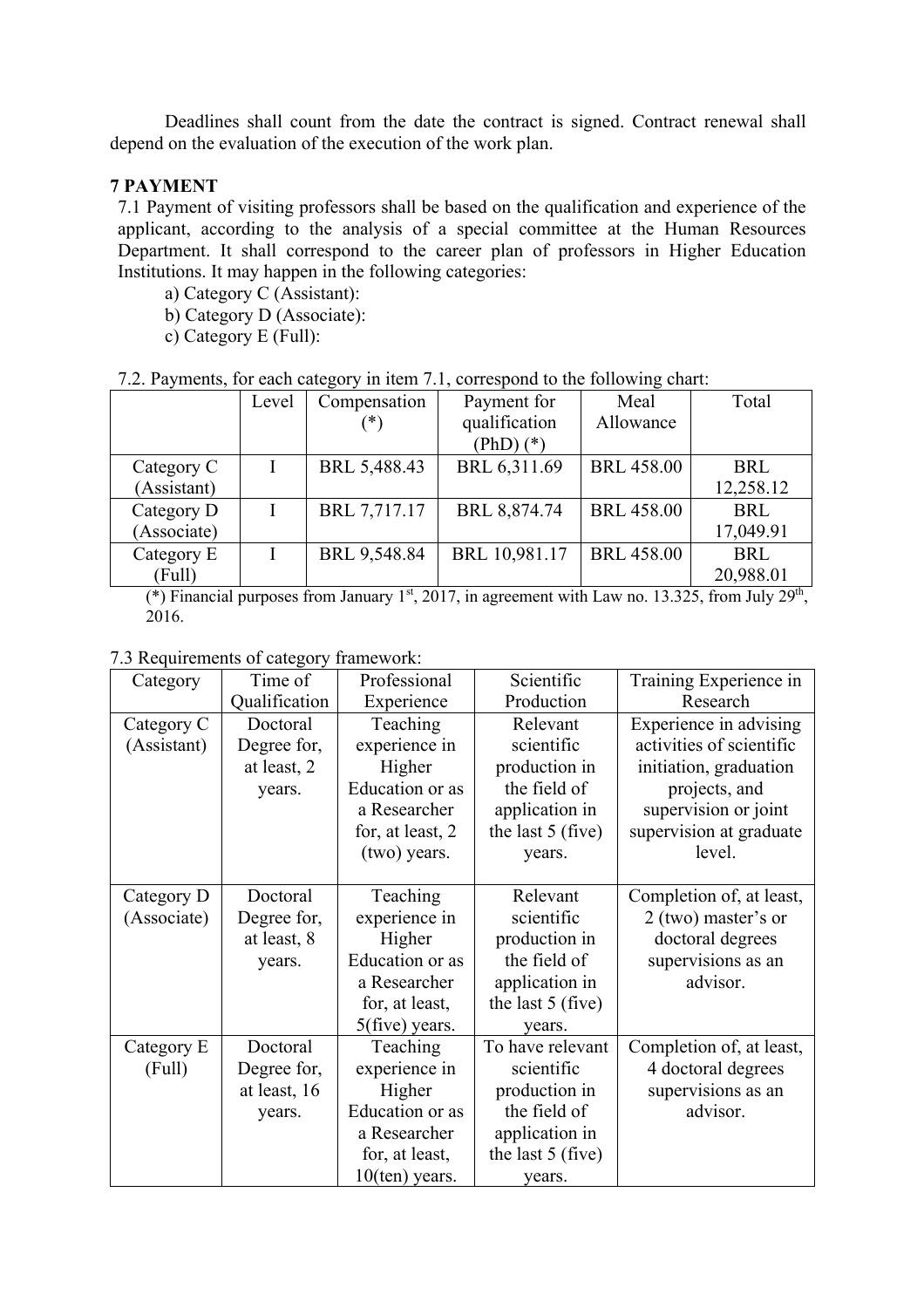7.4 For the framework of qualification time, the contract signature date shall be considered.

7.5 For the framework of professional experience, both teaching and research background, teaching and mentoring in online learning activities, teaching at undergraduate and graduate levels, research project coordination, as well as university management and extension experience may be considered.

7.6 The framework of scientific production is detailed in the attached spreadsheet considering the relevance and the supervisions in the area of evaluation in which the graduate program is settled.

7.7 For the framework of training experience in research, the activities mentioned above shall be considered.

## **8 RECONSIDERATION AND APPEALS**

8.1 Reconsideration may be requested within 3 (three) working days from the disclosure of results.

8.2 Requests for appeals shall be submitted exclusively to e-mail, vilasiamartins@furg.br

## **9 HIRING**

9.1 It is the responsibility of Foreign Visiting Professor to have a visa to enter Brazil, in the corresponding category of the activities to be developed, with compatible validity of the residence period in the country, moreover predicting the possibility of contract extension, according to the current legislation.

9.2 In case of approval and after the appeal deadline, the hiring of the candidate will take place.

# **10. SCHEDULE**

| March 14, 2022- to April 15,<br>2022 | Enrollment                                                                        |  |  |  |
|--------------------------------------|-----------------------------------------------------------------------------------|--|--|--|
| April 18, 2022                       | Announcement of results of the homologation at<br>www.ppgeca.furg.br              |  |  |  |
| April 19, 2022                       | Appeal to homologations<br>by<br>e-mail:<br>vilasiamartins@furg.br                |  |  |  |
| April 20, 2022                       | Final result of<br>homologations<br>at<br>www.ppgeca.furg.br                      |  |  |  |
| April 20 to 25, 2022                 | Selection period                                                                  |  |  |  |
| April 26, 2022                       | Announcement of results at w ww.ppgeca.furg.br                                    |  |  |  |
| April 27, 2022                       | Deadline to appeal to the results published by e-<br>mail: vilasiamartins@furg.br |  |  |  |
| April 28, 2022                       | Announcement of the final<br>result<br>at<br>www.ppgeca.furg.br                   |  |  |  |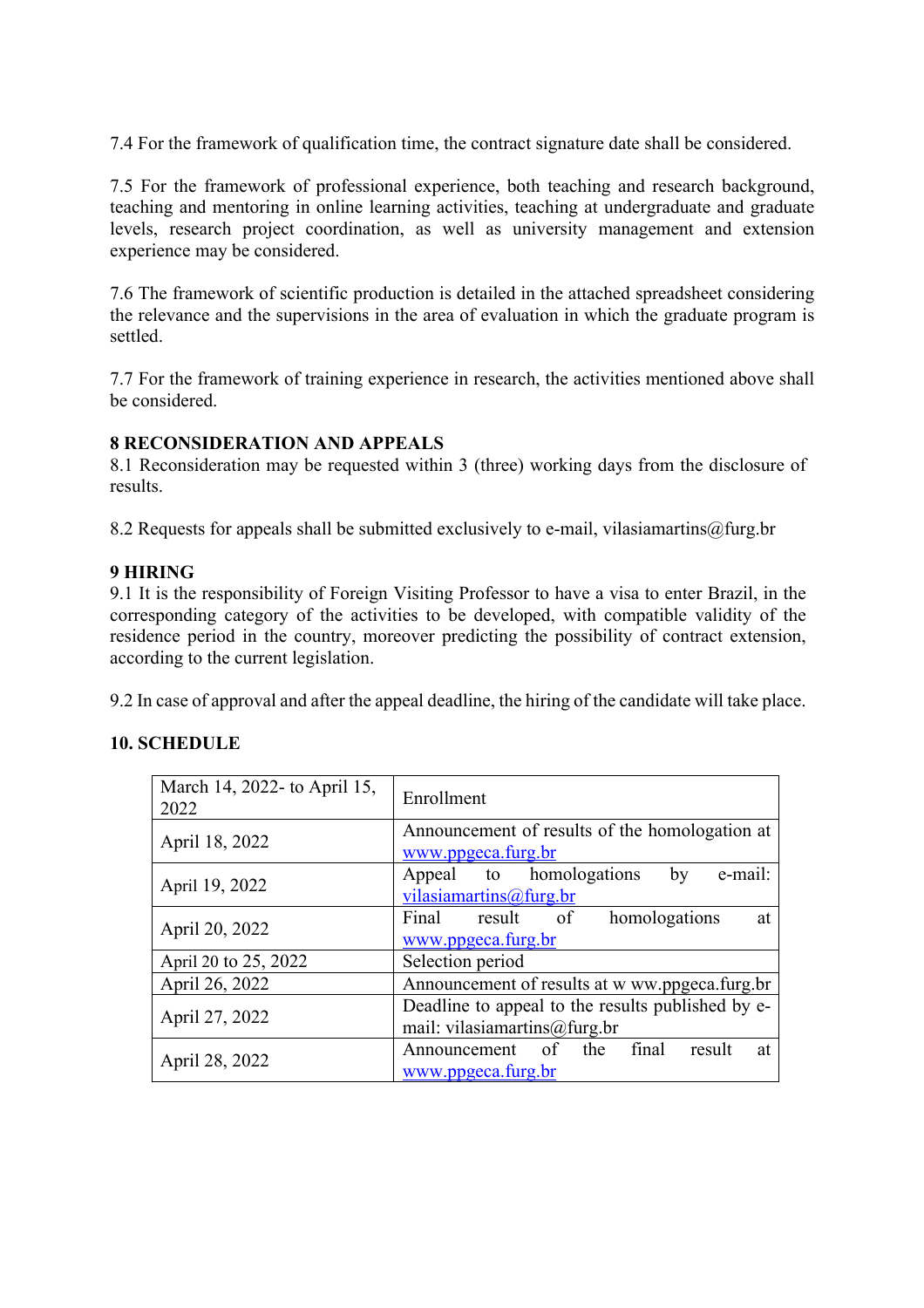#### **11 SELECTION BOARD**

The selection board shall consist of the following professors:

Ana Paula Dutra Resem Brizio, M.Sc., PhD. Carlos André Veiga Burkert, M.Sc., PhD. Cristiana Dora, M.Sc., PhD. Ednei Primel, M.Sc., PhD. Eliana Badiale Furlong, M.Sc., PhD. Jaqueline Garda Buffon, M.Sc., PhD. Janaína Fernandes de Medeiros Burkert, M.Sc., PhD. Jorge Alberto Vieira Costa, PhD Lucielen Oliveira dos Sanros, M.Sc., PhD Luiz Antonio de Almeida Pinto, M.Sc., PhD. Mariano Michelon, M.Sc, PhD Michele Graque de Morais, M.Sc, PhD Vilásia Guimarães Martins, M.Sc., PhD.

#### **GRADUATE PROGRAM IN FOOD ENGINEERING AND SCIENCE**

Universidade Federal do Rio Grande School of Chemistry and Food Engineering Carreiros Campus SCF Pavillion 96203-900 - Rio Grande, RS, Brazil Phone no.: (53) 32336969 Fax no.: (53) 32336869 E-mail address: dqmposal@furg.br Home-page: www.ppgeca.furg.br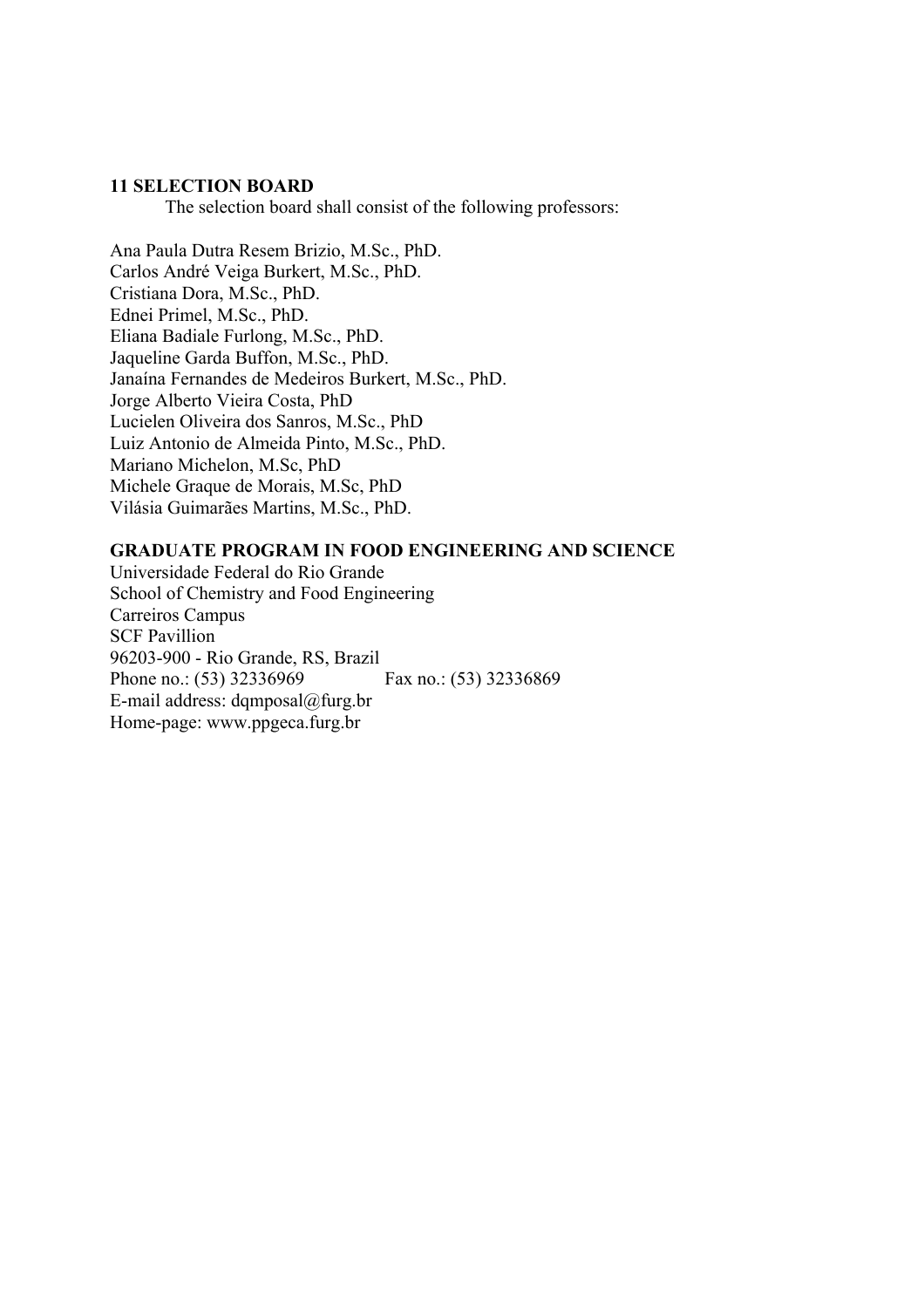## **PROFESSIONAL EXPERIENCE SCORING TABLE**

#### **APPENDIX 1**

#### **1.- Teaching and Supervision Experience (40% of the grade of professional experience analysis)**

| <b>Activities</b>                                | <b>Points</b>           |  |
|--------------------------------------------------|-------------------------|--|
| 1.1. Teaching experience in higher education     | $0.2$ p/ semester       |  |
| 1.2. Supervision of complete MSc dissertations   | $0.10$ p/ dissertation  |  |
| 1.3. Supervision of complete PhD theses          | $0.20 \text{ p}$ thesis |  |
| 1.4 Supervision of students                      | $0.05$ p/ student       |  |
| 1.5 Supervision of undergraduate monographs      | $0.05$ p/ monograph     |  |
| 1.6 Co-orientation of complete MSc dissertations | $0.05$ p/ dissertation  |  |
| 1.7 Co-orientation of complete PhD theses        | $0.08$ p/ thesis        |  |

#### **2.- Scientific production (60% of the grade of and professional experience analysis)**

| <b>Type of production</b>                                      | <b>Points</b>     |                 |
|----------------------------------------------------------------|-------------------|-----------------|
| 2.1. Lectures                                                  | $0.02$ p/ lecture |                 |
| 2.2. Reviewer                                                  | $0.01$ p/ journal |                 |
| 2.3 Paper published (or accepted for publication with          | A1 and $A2$       | $0.25$ p/ paper |
| DOI) in scientific journals in the area of Food Science        | B1 and B2         | $0.20$ p/ paper |
| Qualis). In case the papers are not classified in this         | B3 and B4         | $0.15$ p/ paper |
| Qualis, the following classification shall be used:            | B5 and C          | $0.10$ p/ paper |
| 2.4 Published book in related area                             | $0.15$ p/book     |                 |
| 2.5 Published chapter in related area                          | $0.1$ p/ chapter  |                 |
| 2.6 Patent deposited                                           | $0.1$ p/ patent   |                 |
| 2.7 Patent approved                                            | $0.3$ p/ patent   |                 |
| 2.8 Coordination of scientific Project approved or financed by | $0.2$ p/ project  |                 |
| government or scientific or private agencies                   |                   |                 |
| 2.9 Study time abroad                                          | $0.2$ p/ year     |                 |
| 2.10 Time of professional experience abroad                    | $0.4$ p/ year     |                 |

 $*$  A1 = JCR above 3.511; A2 = JCR between 2.679 and 3.411; B1 = JCR between 1.491 and 2.659; B2 = JCR between 0.401 and 1.120; B3 = JCR between 0.000 and 0.373 or SJR above 0.275; B4 = SJR between 0.000 and 0.269 or two index bases (FSTA, SCIELO, CAB or BIOSIS) and B5 = Indexing one index base (FSTA, SCIELO, CAB or BIOSIS)